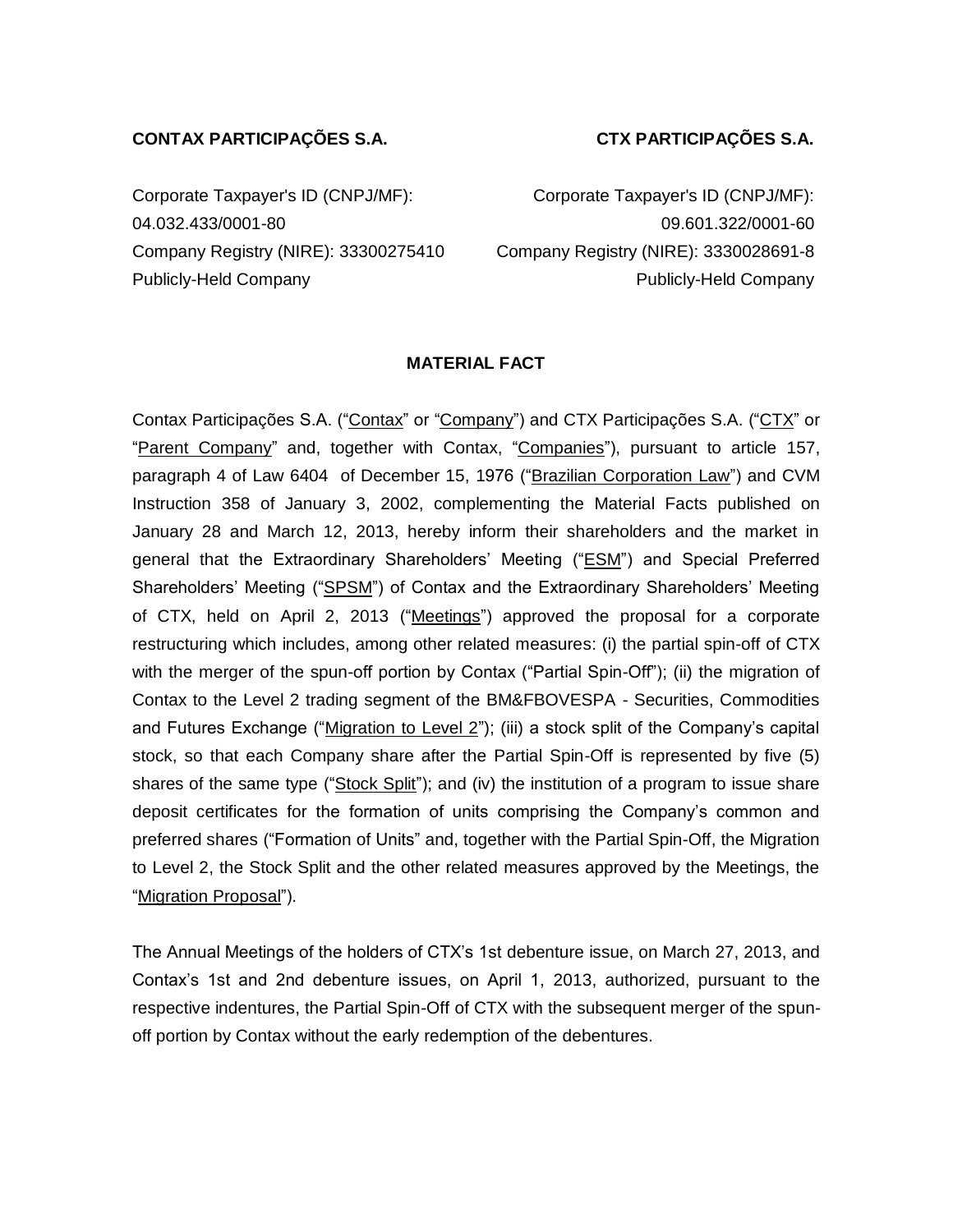The Protocol and Justification of the Partial Spin-Off ("Protocol") was executed by the managements of Contax and CTX on April 2, 2013, after approval of the Migration Proposal by the Meetings in the same terms as the draft approved by the Companies' shareholders.

Contax further declares that, on April 3, 2013, it will file an official authorization request for the trading of its securities on the BM&FBOVESPA Level 2 listing segment and that the market will be informed as soon as the migration process is concluded.

Shareholders registered as such on April 29, 2013, will have the right to receive the shares resulting from the Stock Split. As a result, Contax's shares will be traded "ex-Stock Split" as of April 30, 2013 and shareholders will be credited with the shares resulting from the Stock Split on May 6, 2013.

The terms and procedures for the Formation of Units will be resolved by a Contax Board of Directors' Meeting and will be disclosed to the market opportunely through a new Material Fact.

In order to permit the future migration of Contax to the BM&FBOVESPA's special Novo Mercado listing segment, Contax's SPSM also authorized, pursuant to article 136, paragraph 1 of Brazilian Corporation Law, the conversion of Contax's preferred shares to common shares in the proportion of one (1) preferred share to one (1) new common share ("Automatic Conversion"), said Automatic Conversion being subject to the exclusive approval of a new Extraordinary Shareholders' Meeting of the Company, provided it takes place within five (5) years as of April 2, 2013.

Preferred shareholders of the Company dissenting from the Automatic Conversion proposal resolved by the SPSM may exercise their right of withdrawal within thirty (30) days as of the publication date of the SPSM minutes, but only in relation to those preferred shares to which they can attest their continuous ownership since March 13, 2013 (including shares acquired in the trading session on March 13. 2013), the publication date of the Material Fact on the Migration Proposal, until the date on which the withdrawal rights are effectively exercised.